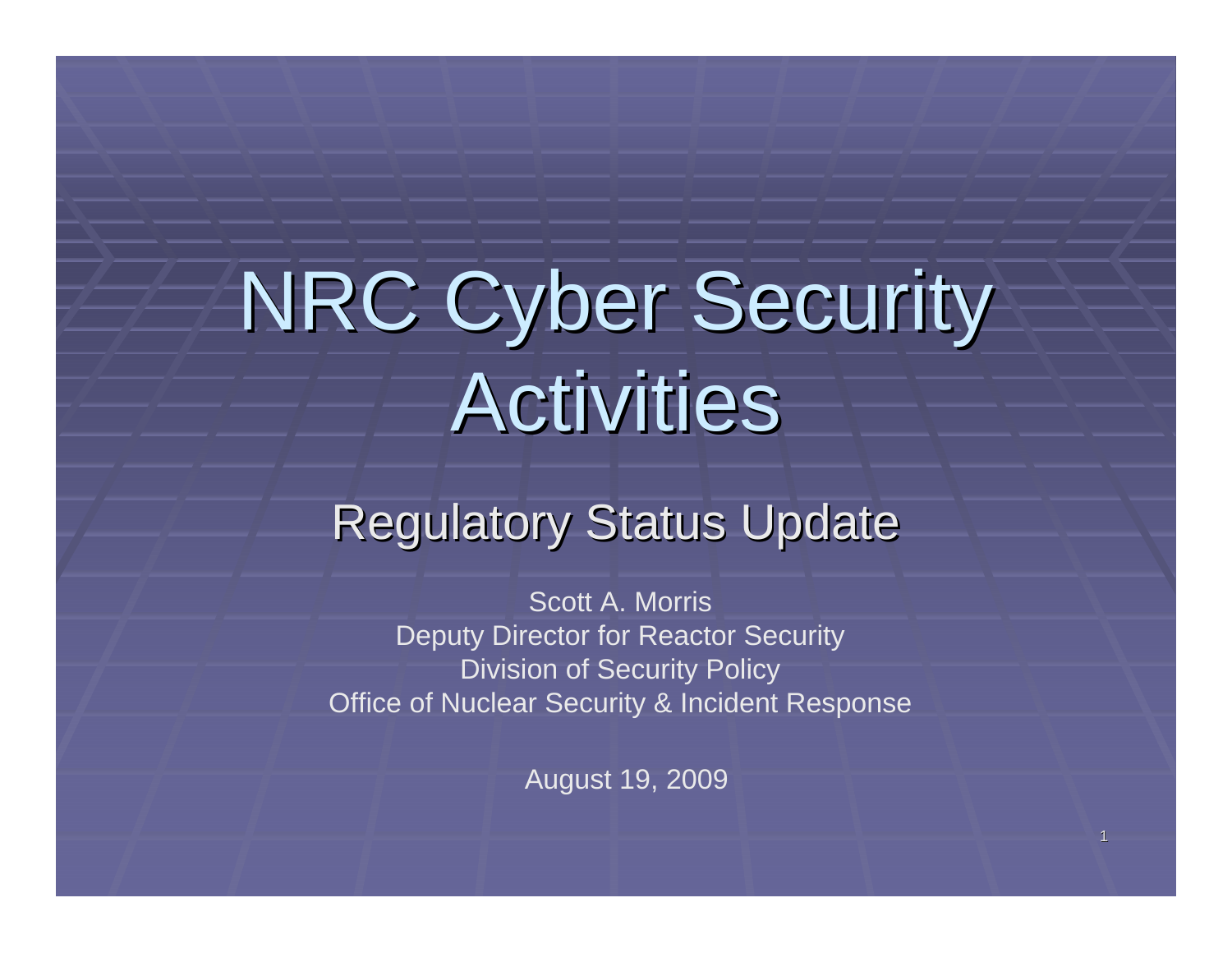#### NRC Cyber Security -- Bottom Line

**- Significant progress made in last five years <a>> Recruited Several New Staff** 

- **Updated Design Basis Threat (10 CFR 73.1)** Updated Design Basis Threat (10 CFR 73.1)
- **Published Final Rule (10 CFR 73.54, 73.55)** Published Final Rule (10 CFR 73.54, 73.55)
- **Developed Regulatory Guide 5.71**
- **In Issued Generic Cyber Security Plan template**
- **Established Cyber Security Assessment Team**
- **Solidified Intergovernmental Coordination**

**Several Challenges Remain** Several Challenges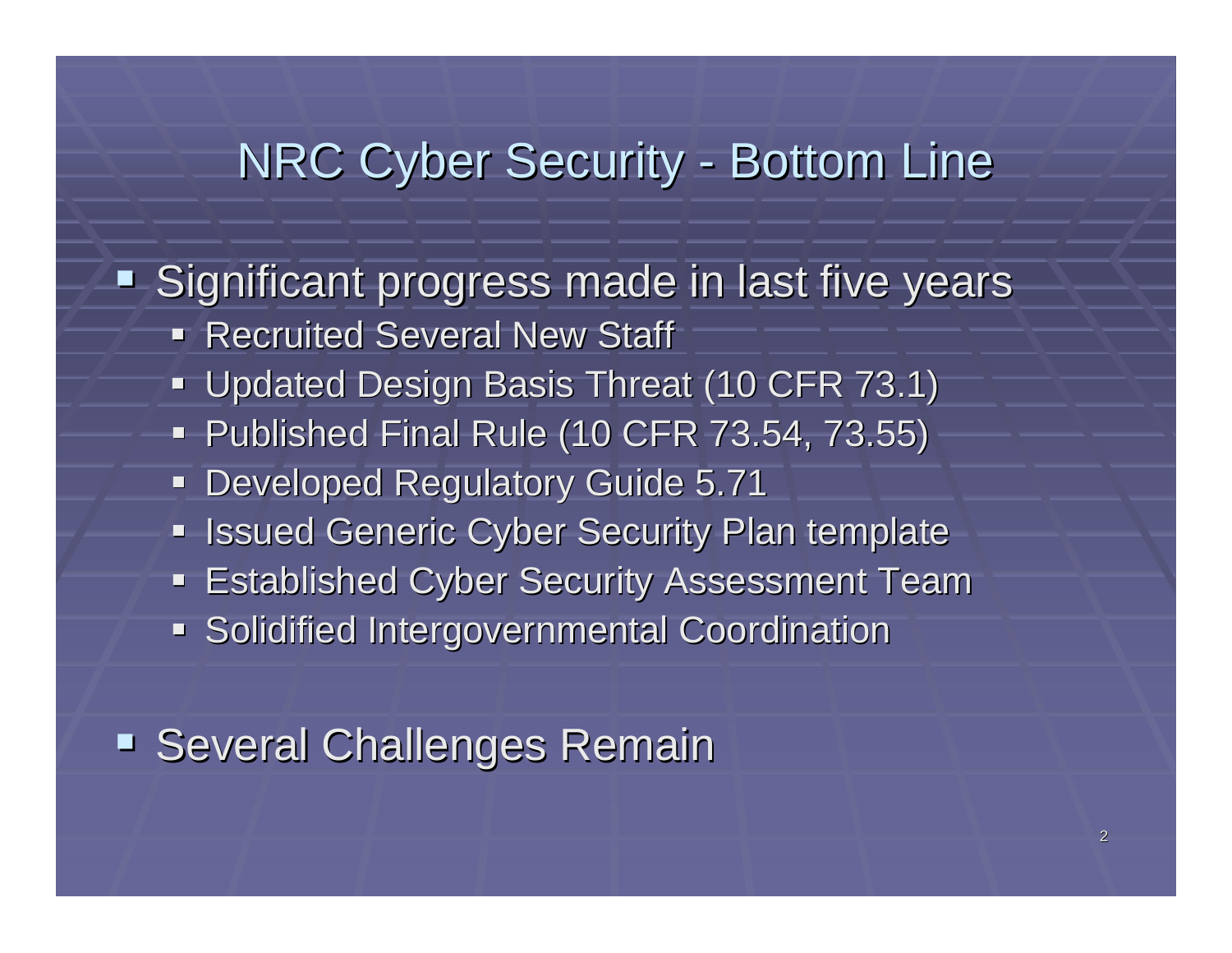#### **NRC Cyber Security Activities**

#### **Rulemaking and Guidance**

- **Limited scope** 
	- **Safety, Security, Emergency Preparedness Functions only**
	- Digital Communication Systems and Networks
	- **Digital Instrumentation & Control Systems**
- **Performance-based** 
	- **Prevention of Radiological Sabotage**
- **Programmatic** 
	- **Defense-in-depth**
	- **Based on NIST Standards**
	- Technical, Operational, and Management Controls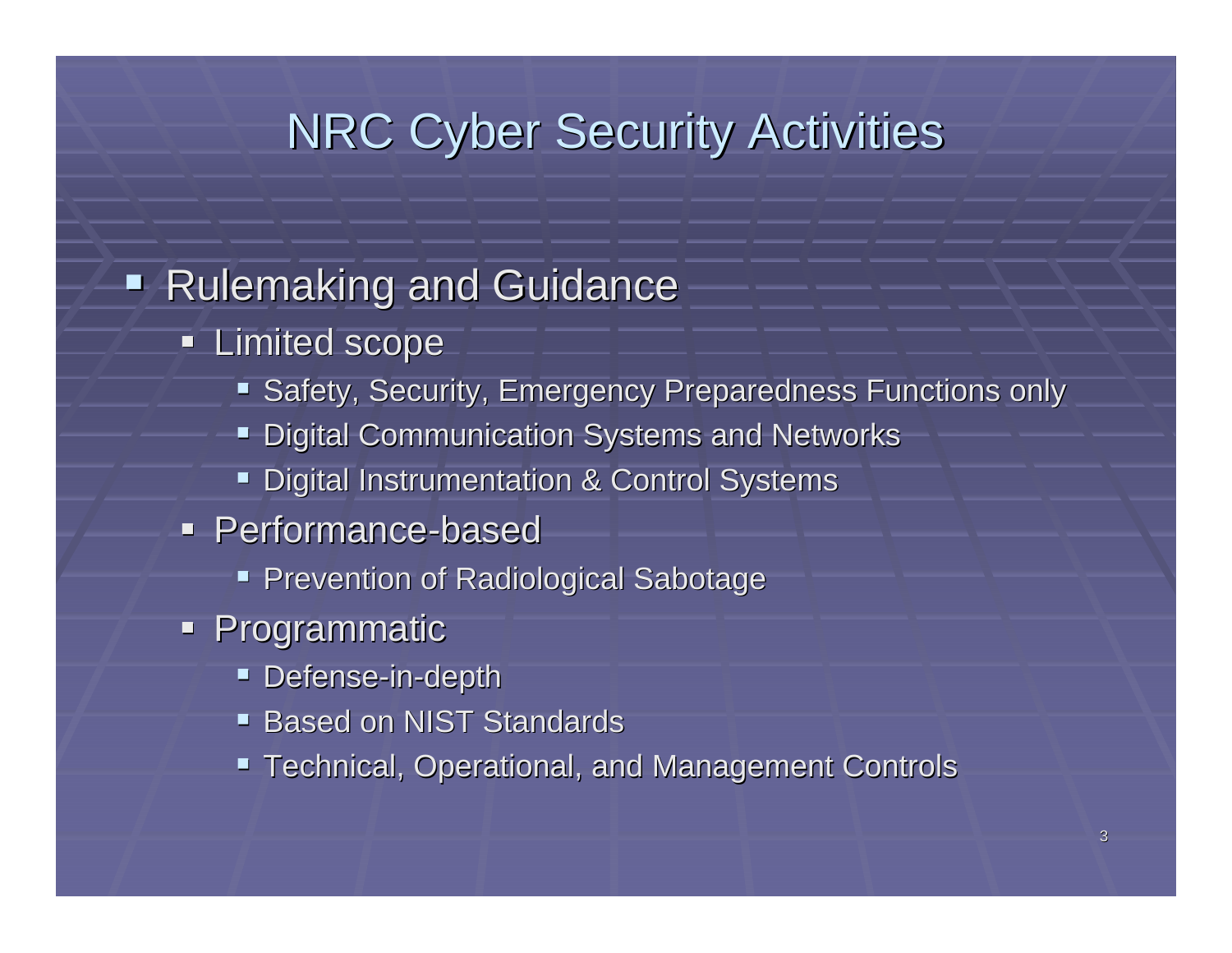### **NRC Cyber Security Activities**

#### **Licensing**

- **Scope** 
	- **E** Currently-licensed Operating Reactors
	- New Reactor Combined Operating License Applicants
- **Approach** 
	- Generic Cyber Security Plan (CSP) Template
	- Describe Program and Processes in the CSP
	- **Details Available on Site for Inspection / Verification** •
- **Implementation Plans** 
	- **Site-specific**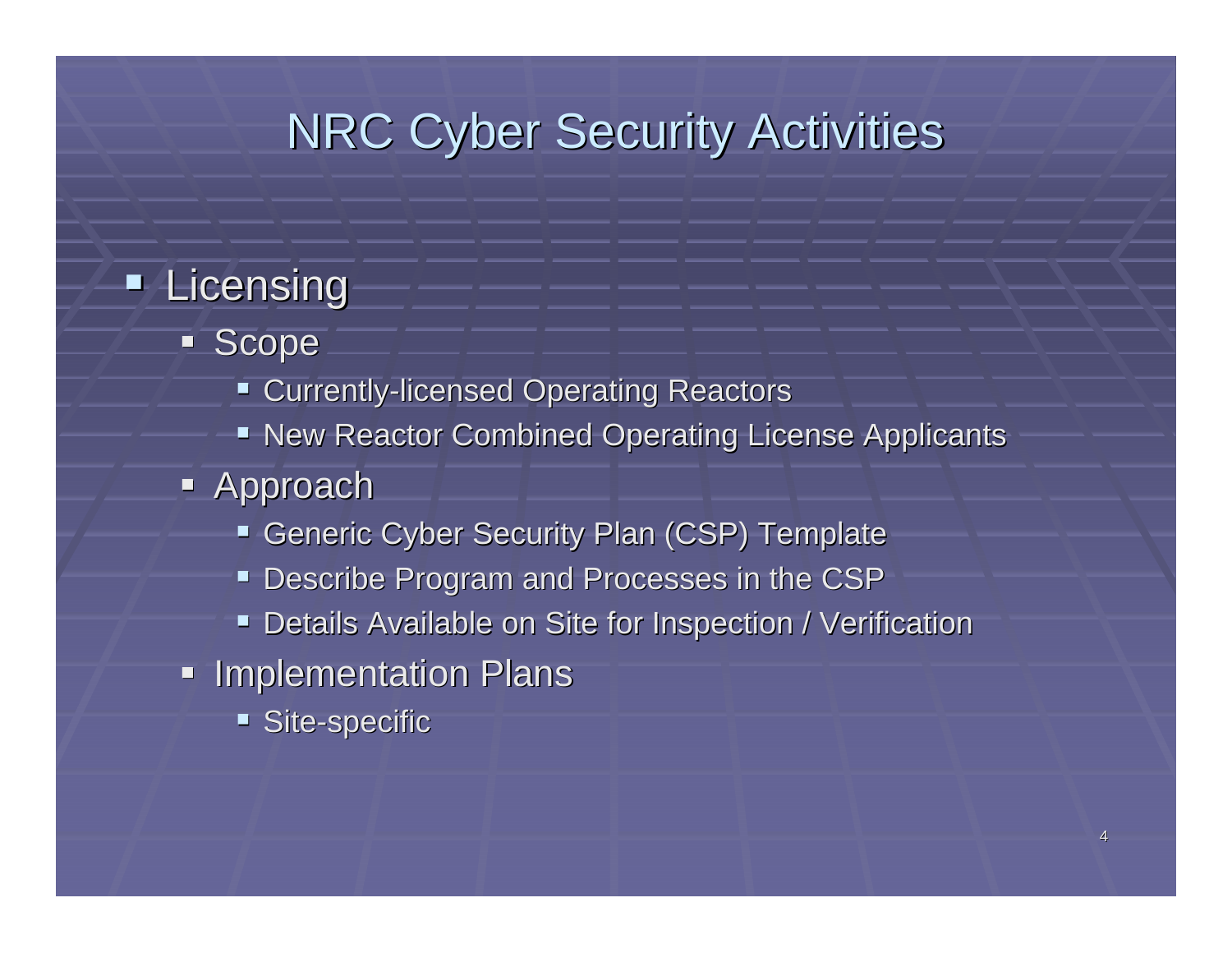## **NRC Cyber Security Activities**

### **D** Oversight **Inspection, Assessment, Enforcement, Inspection, Assessment Interagency Coordination Federal Energy Regulatory Commission (FERC) Federal Energy Regulatory Commission (FERC) Systems Associated with Reliable Electricity Generation Example 2 North American Electric Reliability Corporation Implements FERC Directives and Verifies Compliance Department of Homeland Security - Cross-sector Coordination and Information Sharing Public/Private Partnering Public/Private Partnering**